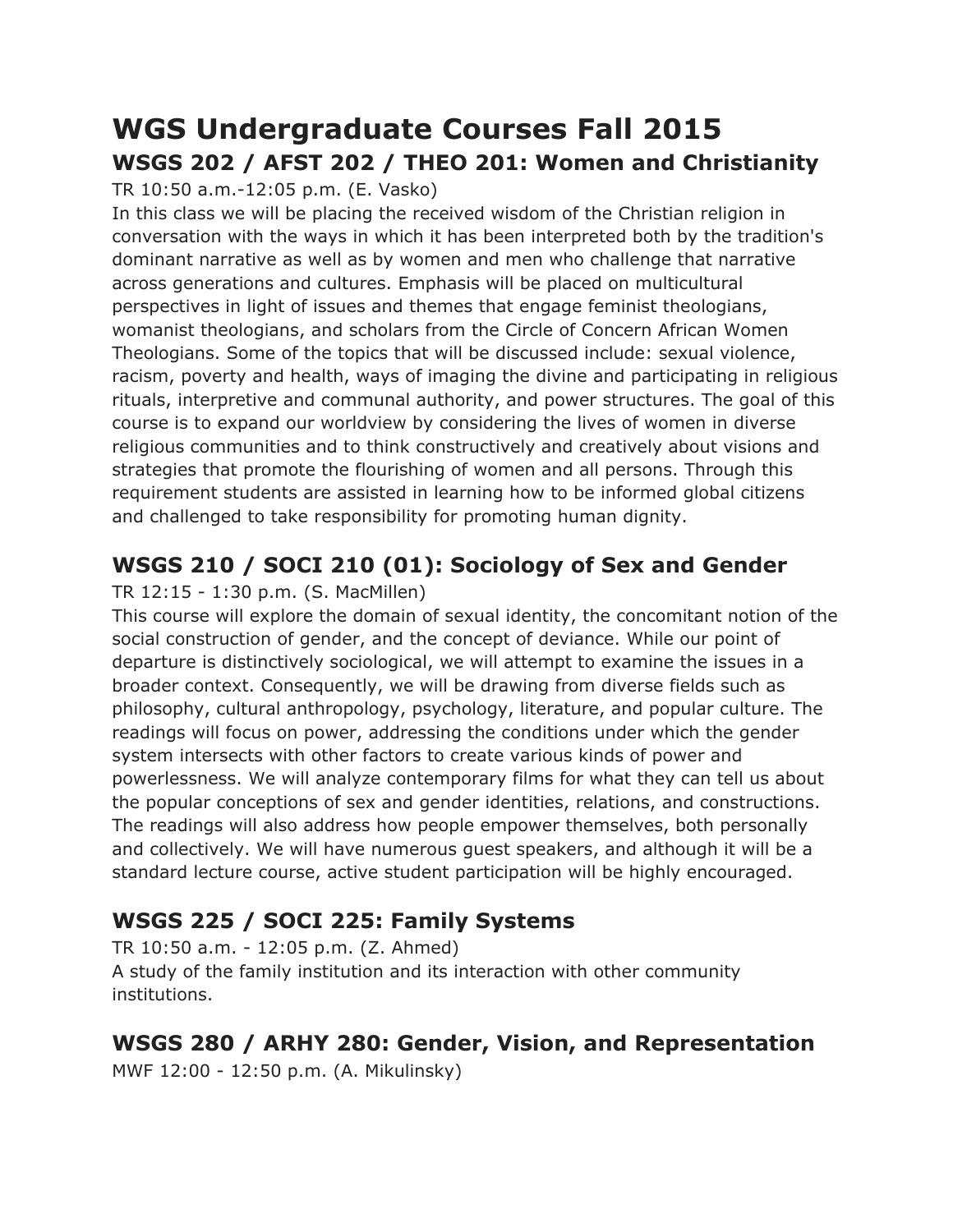This course will offer an introduction to considering the manner in which art (encompassing visual and material culture) has participated in the construction, representation, and characterization of femininity and masculinity. Considering both the work of male and female artists, this course will consider the particular concerns of creation, spectatorship, and analysis involved in the construction of gender identities in art.

### **WSGS 321W / ENGL 323W: Life Writing**

### MWF 10:00 - 10:50 a.m. (A. Gibson)

In this course we will consider the genre of life writing in theory and in practice. We will consider how writers construct the story of a life or a life experience and how we tell stories about ourselves. How do we use writing to construct our own or other people's identities? How are these stories affected by place and relationships or by gender, sexuality, race, nationality, and/or social status? How true are these stories, and how do we evaluate the relationship between storytelling and truth? We will read excerpts and essays from a range of memoirs and autobiographies, which will likely include those by St. Augustine, Virginia Woolf, Anne Frank, James Baldwin, André Aciman, J.M. Coetzee, M.F.K. Fisher, Anne Fadiman, Ruth Reichl, Maya Angelou, Annie Dillard, Frank McCourt, and Augusten Burroughs. We will also read a few biographical "Profiles" from The New Yorker and watch a film adaptation of a memoir. Your assignments in this class will be both critical and creative. You will keep a portfolio of short writing exercises, including journals, short memoir pieces, and responses to our reading, and you will write one critical essay and one original piece of life writing. We will regularly workshop our writing together in class, and you will have opportunities to revise your writing.

## **WSGS 453 / PSYC 453 (61): Psychology of Gender**

### W 6:00 - 8:40 p.m. (S. Dixit)

In this course we will explore what it might mean to be a woman, a man, or something in between or outside of those possibilities. We will consider gender from a variety of vantage points, including those of biology, culture, race, psychoanalysis, psychopathology, and mythology. Goals for the course include rich conversation about the varieties of our gendered world and the further development of our individual perspectives on what it means to be a gendered subjectivity

# **WGS Graduate Courses Fall 2015**